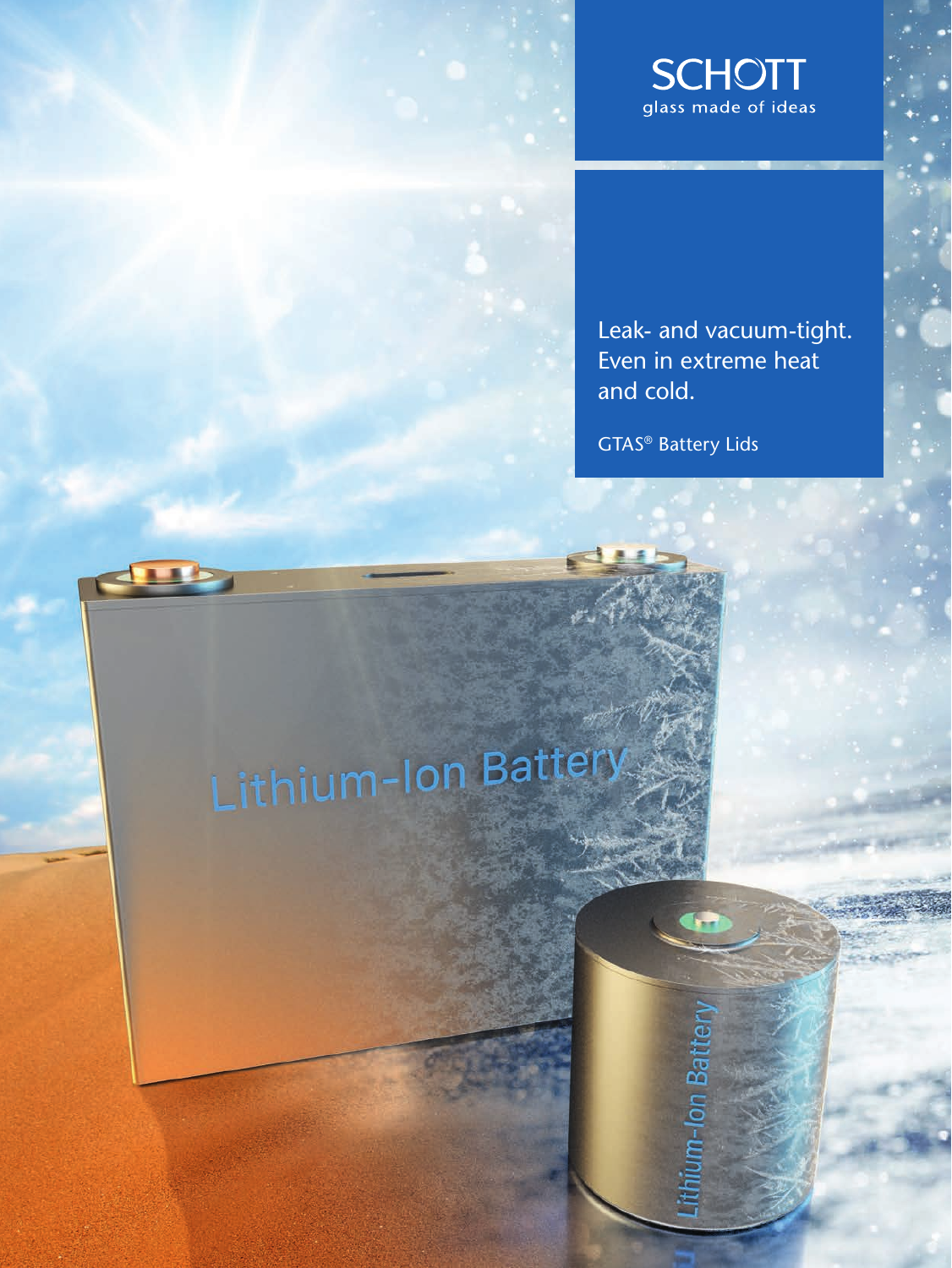#### **Applications**

Today, all lithium-ion battery cell types are under intensive development for new application fields such as electric vehicles, e-Bus, renewable energy storage and many more. These new application fields pose new technical requirements to battery cells demanding higher or longer lasting performance. GTAS leak-tight Battery Cell Lids can enable small and large battery designs to fulfill these new requirements.



## New: GTAS® Leak-tight, Glass Sealed Lids for Lithium-Ion Battery Cells

Stops moisture intrusion and electrolyte evaporation, enabling battery cells to maintain high capacity

#### **Leakage impacts battery capacity**

The industry standards for automotive batteries generally require a storage capacity of 80% or more after 10,000 charging cycles. For the EV/HEV battery to achieve this goal during a lengthy service life, OEMs and suppliers must take care of leak tightness down to the smallest battery component – the single battery cell.

Electrolytes must not leak from the battery cell (Pic. 1) and moisture should not be able to enter the cell (Pic. 2). If the battery cell is not gas-tight, not only will battery capacity decrease over the long term, but an improperly enclosed battery cell could also be damaged by the penetration of atmospheric humidity. Suppliers, manufacturers and customers would all like to minimize the capacity loss in the expensive batteries used in electric and hybrid electric vehicles.\*

### **Aging affects polymer sealing**



**1 | Electrolyte Evaporation 2 | Humidity intrusion**

#### **A common cause for the loss of electrolyte is evaporation via the polymer sealing of the battery terminals.**

Polymers as all organic materials are affected by aging processes and thus can become brittle and lose their gas-tightness over time.

#### **GTAS® Battery Cell Lids**

are newly developed to eliminate the loss of electrolyte and moisture intrusion into lithium-ion battery cells by employing a special glass seal for the battery terminals, replacing the organic sealing material.

As a result the battery terminals are hermetically sealed into the aluminium lid (GTAS: glass-toaluminium seals) and thus protect the battery cell from moisture intrusion or electrolyte evaporation via the pin sealing.



#### **Glass-to-metal sealing remains gas-tight, a proven mass market lid technology**

A preferred solution typically used for electronic or electrochemical components is the sealing of pins with inorganic, non-aging materials like glass. This is commonly called a Glass-to-Metal Seal (GTMS) and is used in combination with materials like steel, kovar and others. Glass-to-metal sealing is a standard packaging technology for many mass market components like automotive sensors, quartz oscillators and battery caps for Lithium-Thionyl Batteries.

- Simplified lid design
- High temperature resistance, from -40°C to more then +125°C
- Electrolyte resistant glass sealing prevents humidity penetration into the cell housing
- Elimination of electrolyte leakage via the pin sealing
- Improved battery safety due to gas-tight cell housing
- Depending on cell design, the battery can maintain higher capacitance and longer shelf life

**Specifications**

| Specifications            |                                                                                                    |
|---------------------------|----------------------------------------------------------------------------------------------------|
| Electrical isolation      | Small designs: $10^8 \Omega$ to $10^9 \Omega$<br>Large designs: $10^7$ $\Omega$ to $10^8$ $\Omega$ |
| Chemical resistance       | High against range of standard<br>electrolytes                                                     |
| Temperature<br>resistance | High<br>(from -40 $\degree$ C to + 125 $\degree$ C and more)                                       |
| Pressure tightness        | High, $> 10$ bar for the glass-to-<br>aluminium seal                                               |
| Mechanical strength       | High, depending on dimension<br>even very high                                                     |
| Sealing material          | SCHOTT glass                                                                                       |
| Pins                      | Aluminium, Copper                                                                                  |
| Lid                       | Aluminium                                                                                          |
| Lifetime                  | 15 years                                                                                           |





#### **Product Advantages Product Features**



**Standard glass-to-metal seals for millions of Lithium-Thionyl Batteries EV/ HEV E-Bus Renewable Energy**



**No additional ceramic isolator needed!**